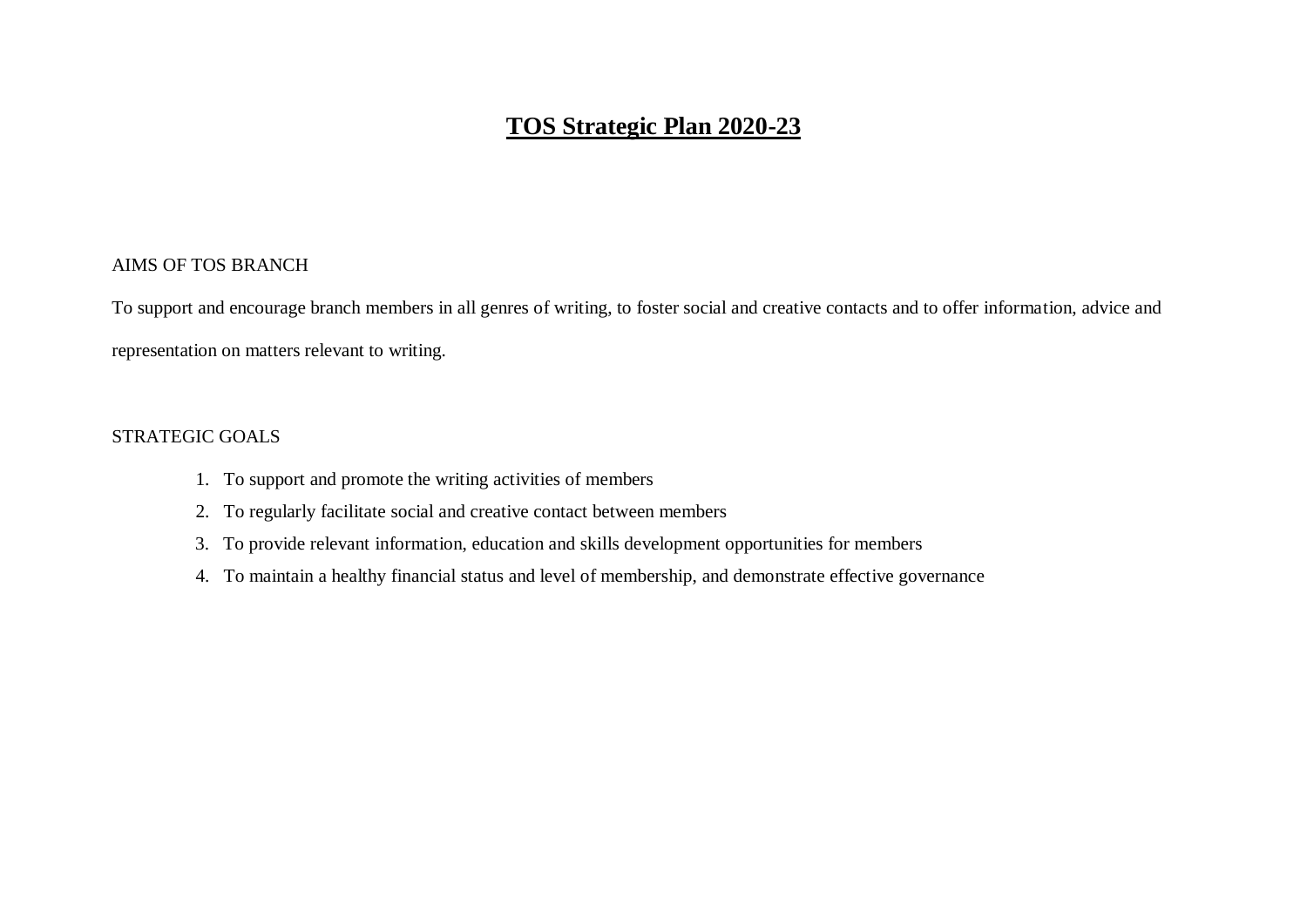Goal 1: To support and promote the writing activities of members **Objectives** 

- 1.1 Publicise publications, book launches and authors' talks
- 1.2 Support and encourage participation in writing competitions
- 1.3 Periodically publish members' writing
- 1.4 Support regional literary events

# Goal 2: To regularly facilitate social and creative contact between

### members

#### **Objectives**

- 2.1 Support and encourage ongoing regional writers' groups of various genres
- 2.2 Facilitate regular gatherings and speakers on writing topics

### **CURRENT ACTIONS AT 2019 (objectives achieved in brackets**)

- Advertise members' published work in newsletter  $(1.1)$
- Top Writers Radio Show (1.1)
- Advertise writing competitions in newsletter (1.2)
- Facilitate Page  $& Blackmore competition (1.2)$
- Publish "Horizons" anthologies (1.3)
- Advertise regional festivals and forums, and visiting literary speakers (1.4)

## **CURRENT ACTIONS AT 2019 (objectives achieved in brackets)**

- Support romance writers, poetry groups, Nelson, Tasman, Marlborough, West Coast and Golden Bay writers' groups (2.1)
- Writers at Lunchtime  $(2.2)$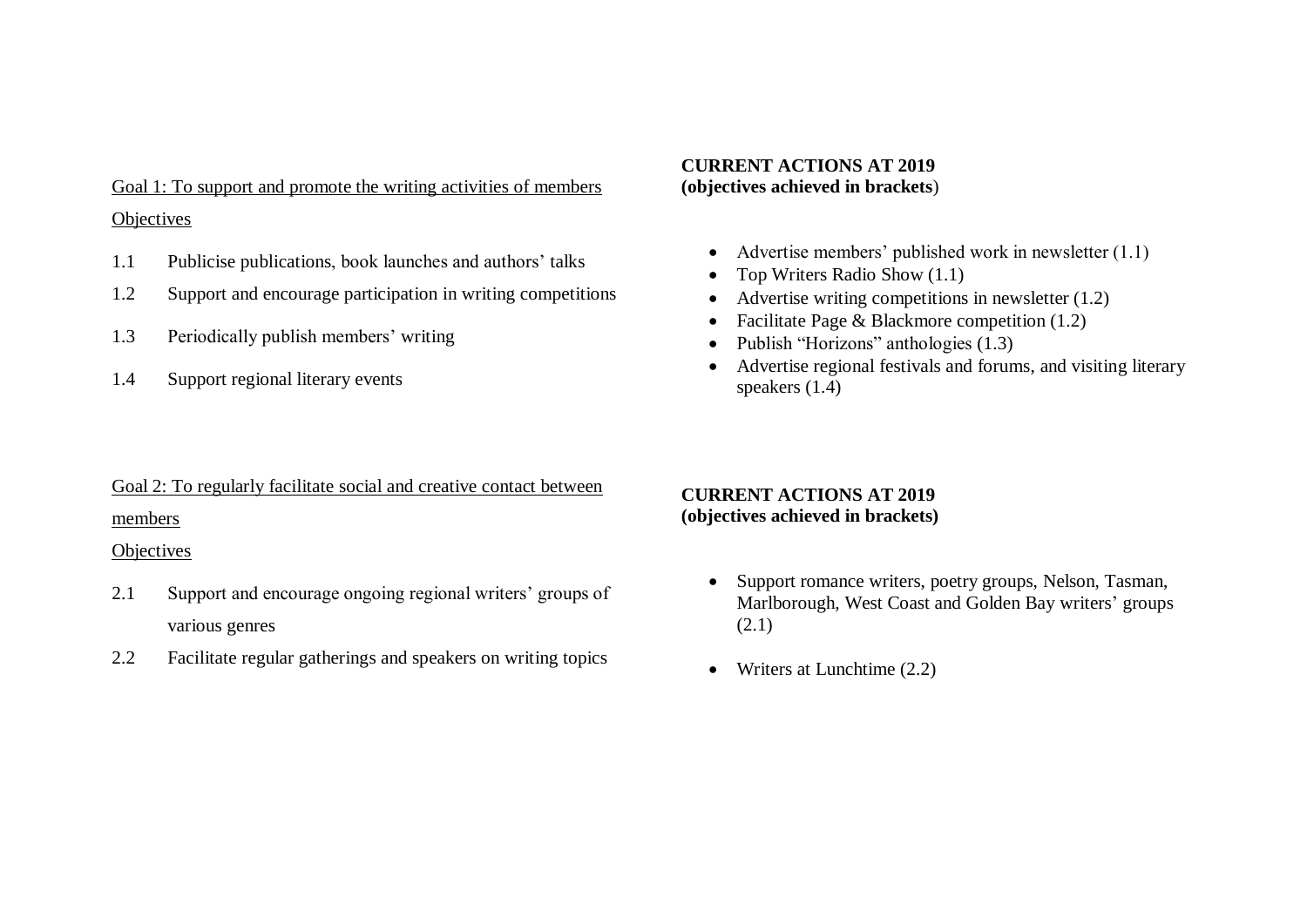- 2.3 Build links between Nelson, Marlborough, West Coast & Golden Bay members
- 2.4 Develop constructive relationships and partnerships with regional writing-related institutions, the education sector and media
- Goal 3: To provide relevant information, education and skills development opportunities for members

### **Objectives**

- 3.1 Circulate regular electronic newsletter on branch activities
- 3.2 Provide a branch website
- 3.3 Promote workshops on writing-related skills
- 3.4 Publicise NZSA services among members
- Support Marlborough, West Coast and Golden Bay writers' activities (2.3)
- Committee visits to areas  $(2.2, 2.3)$
- Top Writers Radio Show (2.4)

### **CURRENT ACTIONS AT 2019 (objectives achieved in brackets**)

- TOS newsletter  $(3.1)$
- Maintain branch website  $(3.2)$
- Support Blackball Retreat (3.3)
- Promote and support writing workshops  $(3.3)$
- Advertise NZSA mentoring, advice & representation services (3.4)